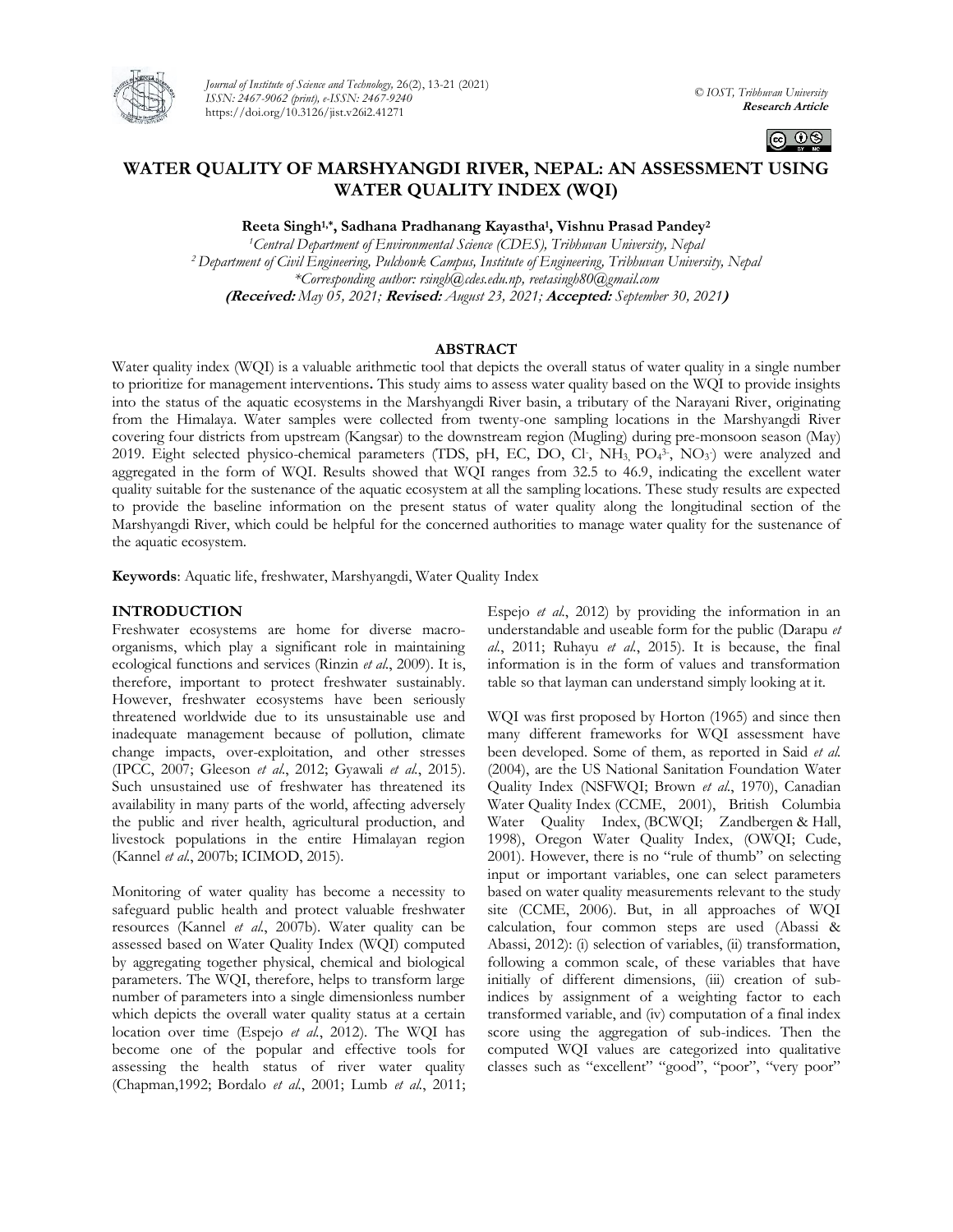and unsuitable for the intended purpose based on the WQI score.

In the Nepalese context, the studies related to water quality based on WQI are quite limited (Kayastha, 2015). Furthermore, most of the studies have been conducted in the Bagmati River, and only a few others have focused their studies on the watersheds of Western Nepal (Gurung *et al.*, 2019; Thapa *et al.*, 2020). Most of the water quality studies have compared its suitability with the drinking water quality standard of the respective country and with the World Health Organization Guidelines (WHO, 2006; WHO, 2017). For example, Regmi *et al.* (2017) investigated the water quality aspect of the major rivers in the Kathmandu Valley for the aquatic ecosystems and recreation using the Canadian Council of Ministers of the Environment water quality index (CCME WQI). Kannel *et al.* (2007b) used WQI to evaluate spatial and temporal changes of the water quality in the Bagmati river basin (Nepal) during 1999–2003 and classified the water quality into three groups, namely, good, medium, and bad. Similarly, Thapa *et al.* (2020), based on WQI scores, revealed that the water from the springs of the Jhimruk watershed is excellent in the post-monsoon, while in the pre-monsoon season, it ranges from excellent to good condition thus, indicating no threat to consumer's health. Protection of the aquatic environment is eminent to the world water resources. Maintaining a healthy aquatic environment in Nepal is important for the aquatic economic resources and promoting tourism (Smakthin & Shilkapar, 2005). To date, none of the study was conducted to assess the water quality based on WQI in the Himalayan watersheds which hosts many hydropower projects with the potentiality of affecting river health. Hence to fill that knowledge gap this study was conducted in Himalayan snow-fed Marshyangdi River at different locations, including its tributaries, to assess the status of water quality for the sustenance of aquatic organisms.

# **MATERIALS AND METHODS**

# **Study area**

The Marshyangdi river is a perennial snow-fed river with a length of approximately 150 km and located within 27°50'42" to 28°54'11" N Latitudes and 83°47'24" to 84°48'04" E Longitudes covering a watershed area of 4,748 sq. km as shown in Fig. 1. The Marshyangdi River begins at the confluence of two mountain rivers, the Khangsar and the Jharsang, in northwest of the Annapurna massif at an altitude of 3600 above mean sea level (masl) then it flows eastward through Manang district and southward through the Lamjung district covering other districts, Gorkha and Tanahu, and finally, it joins the Trishuli River at Mugling. The major sources of the Marshyangdi are the glaciers of the Annapurna Himalaya range, Manaslu Himalaya range and Larkya Himalayan sub-range, besides seasonal springs and

monsoon rains. The elevation of this watershed varies between 274 to 8,042 meters masl, representing the bioclimatic zones from subtropical (1,000-2,000 m) to alpine zone (4000-5000) (Shrestha, 2008). The climate varies from Tropical Savannah in the lower belt to Polar frost type in the higher altitudes (Karki *et al.*, 2016). The watershed is predominated by the grassland (17.4%), followed by barren land (11.7%), agricultural land (11.28%) and the remaining occupied by other land cover types such as, shrubland, forest, water bodies, snow and glaciers, and built-up area (ICIMOD, 2010).

Presently three hydropower projects Marshyangdi [(69MW), Middle Marshyangdi (70MW), and Upper Marshyangdi (50MW)] are in operation in the Marshyangdi basin, and 47 additional hydropower projects of various sizes (2MW- 600 MW) are in different stages of construction (DOED, 2020) in the main river and in its tributaries. Water abstraction for hydropower may alter hydrology downstream and affects river health. Furthermore, river is disturbed at various locations due to intensive sand mining activities. These activities in the watershed may affect river health, thus necessitating the need to assess water quality at different locations.

#### **Sampling locations**

This study was conducted during pre-monsoon (May) 2019. Twenty-one sampling locations from downstream (before mixing with Trisuli river) to upstream (non-impact area) were selected for the physicochemical analysis of the water. The site selection was based on the presence of major tributaries, anthropogenic influences such as tourism, hydropower and accessibility of the sampling locations. Among the total 21 locations; 15 were in the mainstream and six in the tributaries. The detailed characteristics of the sampling locations are provided in Fig. 1 and Table 1.

### **Water Sample collection and analysis**

A composite sampling technique was employed to collect the water samples from the surface of the river for the analysis of physico-chemical parameters. The surface water samples with three replicates were collected and then composited and stored in a clean 500-milliliter polyethylene bottle. Water samples were then kept in a cool box at 4° C to minimize microbial activity and brought to the laboratory for chemical analysis, following standard procedures (APHA, 2005). The physico-chemical parameters such as hydrogen ion concentration (pH), total dissolved solids (TDS), electrical conductivity (EC), dissolved oxygen (DO), were measured in situ using HANNAHI98129 probe. Chloride was determined by silver nitrate titration method while nitrate  $(NO<sub>3</sub>)$ , ammonia ( $NH<sub>3</sub>$ ) and phosphate  $(PO<sub>4</sub><sup>3</sup>)$  were determined in the laboratory following APHA (2005).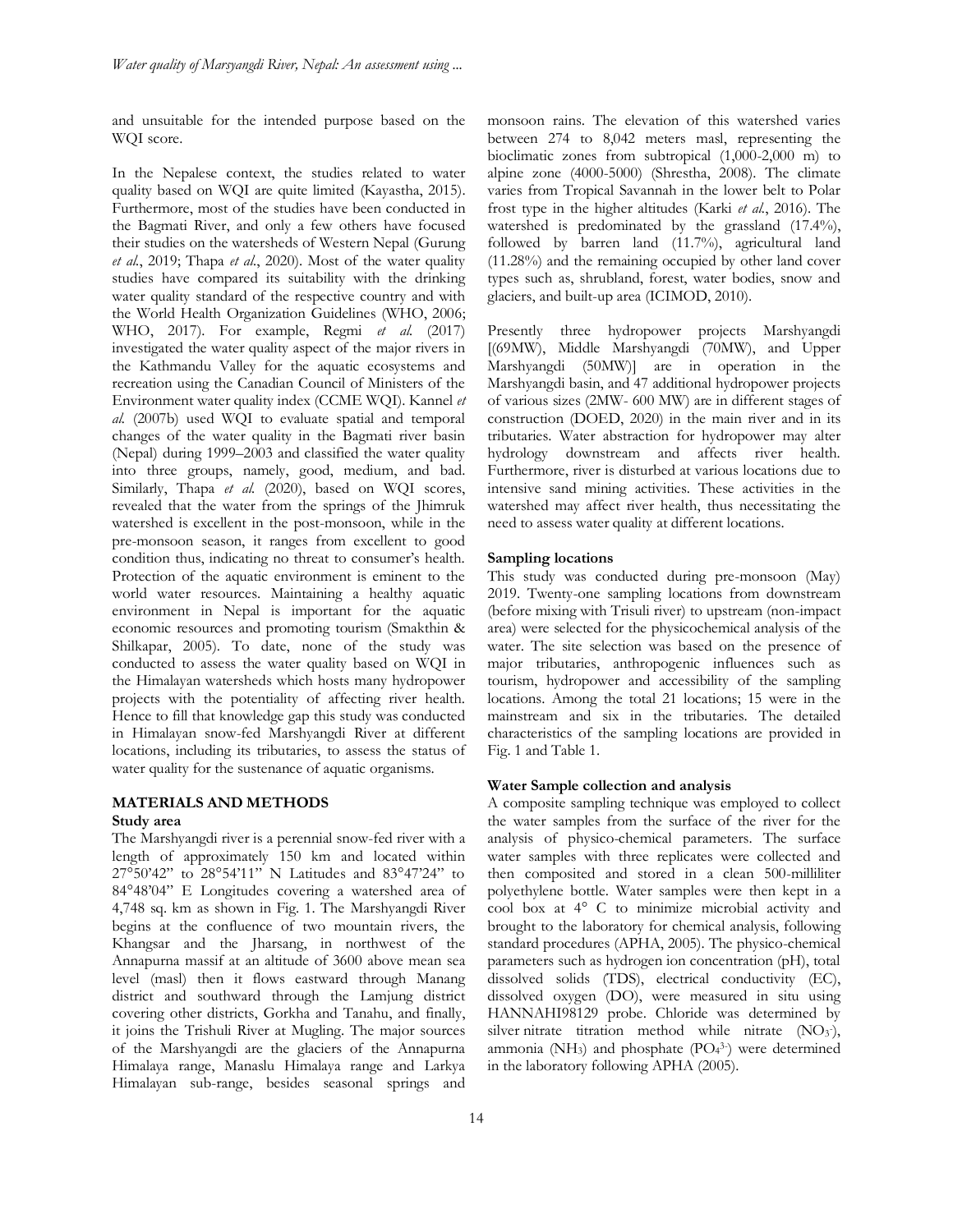

 **Figure 1. Study area and sampling locations along the Marshyangdi River** 

| Site name                 | <b>Site</b><br>Altitude<br>Latitude<br>Longitude |      | Site description       |                           |                                                                              |
|---------------------------|--------------------------------------------------|------|------------------------|---------------------------|------------------------------------------------------------------------------|
|                           | Code                                             | (m)  |                        |                           |                                                                              |
| Mugling                   | M <sub>01</sub>                                  | 216  |                        |                           | Downstream of the river, before mixing                                       |
|                           |                                                  |      | 84° 33'22.21           | 27° 51' 26.67"            | with Trisuli River                                                           |
| Abukhaireni               | M <sub>02</sub>                                  | 227  | 840 32'25.58"          | 27° 53' 20.80"            | Below the confluence point after mixing of<br>Daraudi River with Marshyangdi |
| Daraudi River             | M <sub>03</sub>                                  | 271  | 84° 33'06.11"          | 27° 54' 54.68"            | Tributary                                                                    |
| Marshyangdi D/S           | M <sub>04</sub>                                  | 286  | 84° 30'53.17"          | 27° 54' 55.25"            | Downstream from Marshyangdi HP                                               |
| Marshyangdi U/S           | M <sub>05</sub>                                  | 335  | 84° 27'59.37"          | 27° 56' 59.13"            | Upstream of Marshyangdi HP                                                   |
| Chudi River               | M <sub>06</sub>                                  | 378  | 84° 24'53.67"          | 27° 57' 33.00"            | Tributary river, dominated by human<br>activities (washing, bathing)         |
| Turture                   | M07                                              | 368  | 84° 27'47.59"          | 28° 02' 06.57"            | Downstream to the confluence of Tributary                                    |
|                           |                                                  |      |                        |                           | River Chepe to Marshyangdi                                                   |
| Chepe River               | M <sub>08</sub>                                  | 490  | 84° 28' 48.69"         | 28° 03' 23.90"            | Tributary                                                                    |
| Paudi River               | M <sub>09</sub>                                  | 477  | $84^{\circ} 25'40.28"$ | 28° 06' 42.16"            | Tributary                                                                    |
| Bhoteodar                 | M <sub>10</sub>                                  | 492  | 84° 26'14.88"          | 28° 07' 49.52"            | Upstream of Paudi                                                            |
| Dordi River               | M11                                              | 640  | 84° 27'24.89"          | 28° 11' 22.33"            | Tributary                                                                    |
| Middle Marshyangdi D/S HP | M12                                              | 582  | 84° 25'58.00"          | 28° 10' 59.70"            | Downstream to Middle Marshyangdi HP                                          |
| Middle Marshyangdi U/S HP | M13                                              | 610  | 84° 24'05.40"          | 28° 12' 13.11"            | Upstream to Middle Marshyangdi HP                                            |
| Khudi River               | M14                                              | 798  | 84° 21"15.90"          | 28° 16' 58.55'            | Tributary                                                                    |
| Upper Marshyangdi D/S HP  | M15                                              | 851  | 84° 23'18.67"          | 28° 18' 12.39"            | Downstream to Upper Marshyangdi HP                                           |
| Upper Marshyangdi U/S HP  | M <sub>16</sub>                                  | 861  | $84^{\circ}23'58.86"$  | 28° 19' 52.52"            | Upstream to Upper Marshyangdi HP                                             |
| Tal Bazzar                | M17                                              | 1675 | 84°22'24.57"           | 28° 27' 56.54"            | Settlement; tourism area                                                     |
| Dharapani                 | M18                                              | 1813 | 84°21'31.08"           | 28° 30' 25.20"            | Cross-sectional point, the site after mixing<br>with Dudh Khola              |
| Chame                     | M19                                              | 2604 | 84°15'30.61"           | 28° 33' 11.53"            | Below Chame Bazzar and Hotspring                                             |
| Dhukurpokhari             | M20                                              | 3156 | 84° 09'36.53"          | 28° 36' 29.33"            | Minimum human activities: Undisturbed site                                   |
| Khangsar                  | M21                                              | 3714 | 83° 56' 55.12"         | $28^{\circ}40'$ 28. $23"$ | Minimum human activities: Undisturbed site                                   |

|  |  |  | Table 1. Description of sampling locations in the Marshyangdi River and its tributaries. |
|--|--|--|------------------------------------------------------------------------------------------|
|--|--|--|------------------------------------------------------------------------------------------|

*Note: M: Marshyangdi; HP: Hydropower; U/S: Upstream; D/S: Downstream*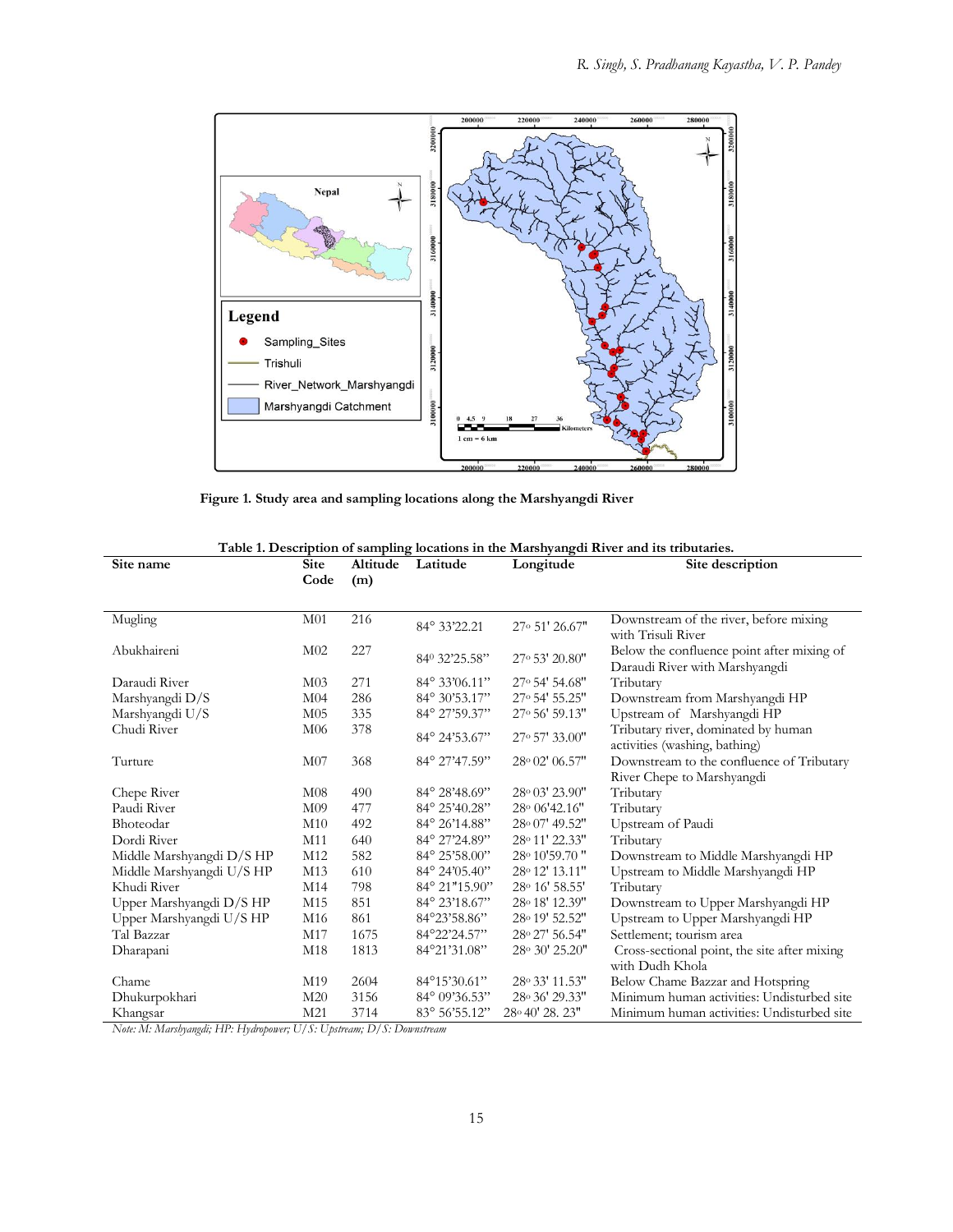#### **Calculating Water Quality Index (WQI)**

In this study the mean of physicochemical parameters, namely TDS, pH, EC, DO, Cl. NH<sub>3,</sub> PO<sub>4</sub>3, NO<sub>3</sub> were used to determine the suitability of water for sustenance of the aquatic ecosystem. These eight parameters were chosen based on a literature review (Pesce & Wunderlin, 2000; Said *et al.*, 2004; Kannel *et al.*, 2007a, b; Regmi *et al.*, 2017). Then weight to each parameter (wi) was assigned according to its relative importance (Sanchez *et al.*, 2007) in the overall quality of water for the protection of the aquatic ecosystem based on percent compliance with the objective value. Weights of 5, 4, 3, 2, 1 were assigned to the quality parameters when range of 0-20, 21-40, 41-60, 61-80 and 81-100 % of samples are within the permissible limit respectively (Raychaudhuri *et al.*, 2014). Second, the relative weight (Wi) was calculated for each parameter based on equation (1).

Wi = …………………………………….(1)

Where,  $Wi$  is the relative weighting;  $wi$  is the weighting of each parameter and  $\sum$  *wi* is the sum of all parameters and n is the number of parameters.

In the next step, quality rating for each parameter was assigned by dividing the concentration in each water sample by respective standard according to the guidelines, and the result was multiplied by 100 as per equation (2)

qi = Ci/Si\*100 ……………………… (2)

where,  $q_i = i$  is the quality rating;  $C_i = i$  is the concentration of each chemical parameter in each water sample in milligrams per litre;  $S_i$  = is the standard for each chemical parameter in milligrams per litre.

Finally, the water quality index was calculated by adding the sub-index of water quality (SIi) for each parameter using equation (3), which was then summed up to find out the final WQI using equation (4).

| $\text{WQ1} = \sum_{i=1}^{n} \text{SI1} \dots \dots \dots \dots \dots \dots \dots \dots \dots \dots \dots \tag{4}$ |  |
|--------------------------------------------------------------------------------------------------------------------|--|

Where,  $SI_i$  is the sub-index of water quality, Wi is the relative weighting, qi is the quality rating scale, and WQI is the water quality index.

At last, the water quality of the river is categorized into five classes Excellent, Good, Poor, Very Poor, Unfit for Drinking based on the WQI value range (Table 2).

**Table 2. Classification of computed Water Quality Index (WQI) values (Raychaudhari et al., 2014)**

| <b>WQI Range</b> | Type of water      |
|------------------|--------------------|
| < 50             | Excellent water    |
| $50.1 - 100$     | Good water         |
| $100.1 - 200$    | Poor water         |
| $200.1 - 300$    | Very poor water    |
| >300.1           | Unfit for drinking |

## **RESULTS AND DISCUSSION**

#### **Physico-chemical characteristics of river water**

The mean of the selected eight physico-chemical parameters across the sampling sites are presented in this section (Table 3; Fig. 2a, b & c). The results of study do not reveal spatial variation across the studied sites within the studied physico-chemical parameters.

pH is an important physico-chemical parameter of river water which influences the biotic composition of the system. It plays a vital role in an aquatic ecosystem since all the biochemical functions and retention of physicochemical attributes of the water is greatly dependent on pH (Tadesse *et al.*, 2018). However, it can be toxic when it is more than the desirable limit and affect aquatic life due to its influence on ammonia, hydrogen sulfide and heavy metals (Klontz, 1993; Tadesse *et al.*, 2018). In the present study pH ranges from 8.3 (M11, Dordi River) to 9.0 (M06, Paudi River) (Table 3), showing not much variation and within the permissible limit. The observed values of pH indicate the alkaline nature of water, agreeing with one of the studies done at the Marshyangdi River (Ghezzi *et al.*, 2019). The authors have mentioned that the water samples were slightly alkaline in the river due to sufficient carbonates across different geological and tectonic stratigraphic units in Tethyan Himalayan Sequence (THS) and Greater Himalayan Sequence (GHS).

Dissolved oxygen (DO) is a common indicator of the health of an aquatic ecosystem. The saturation concentration of DO (oxygen in water) is a function of the water temperature and salinity (Loucks & Beek, 2017). High amount of DO indicates that the water quality is good (high quality) due to the self-purification capacity of the water. The dissolved oxygen (DO) values at the studied locations range from 5.1 mg/L (M17; Tal Bazzar) to 7.4 mg/L (Turture; M07) (Table 3), indicating the presence of optimum value for the sustenance of aquatic life.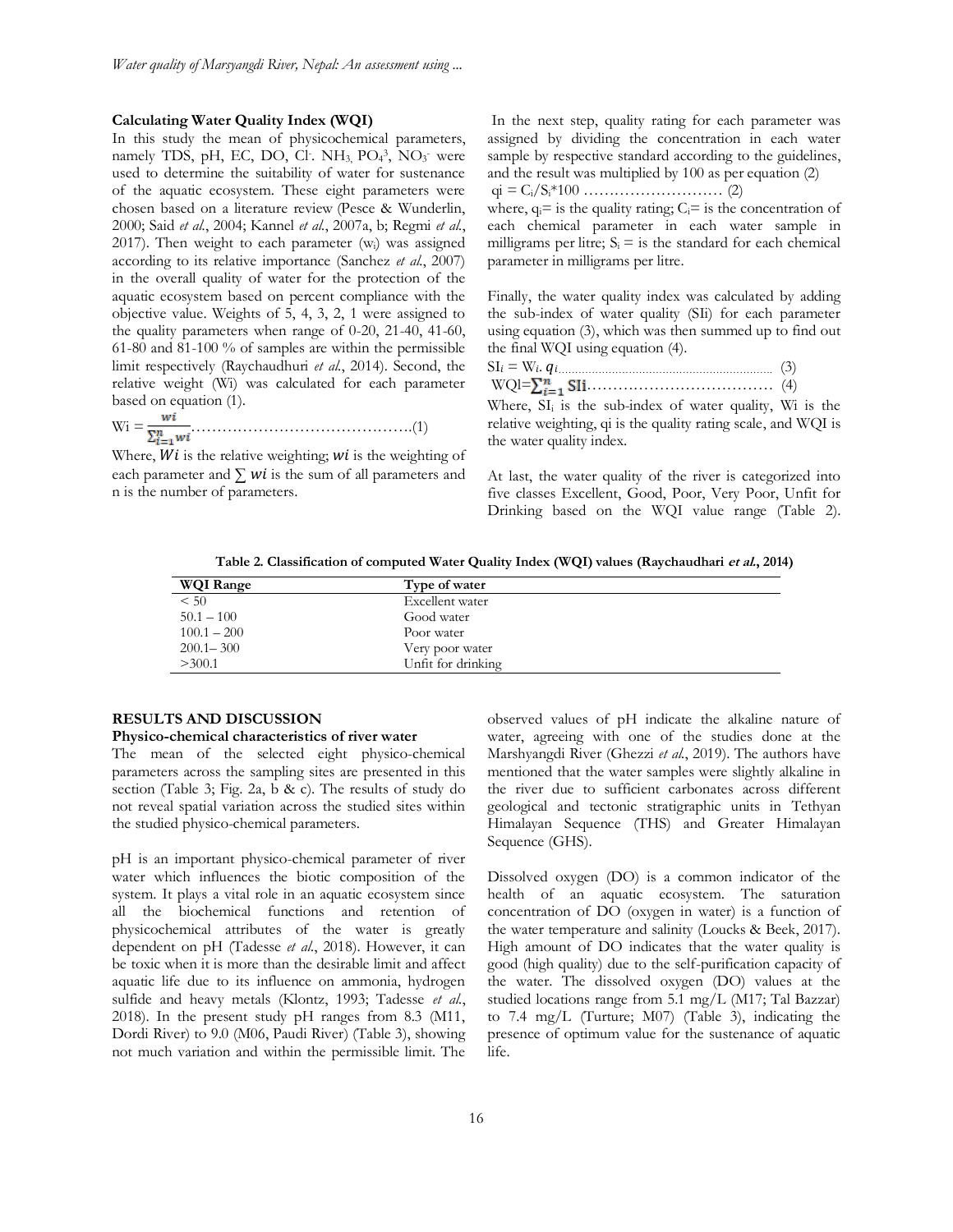|                  |     | <b>DO</b> | <b>TDS</b><br>$Cl-$<br>EC |            | NH <sub>3</sub> | NO <sub>3</sub> | $PO43-$ |        |
|------------------|-----|-----------|---------------------------|------------|-----------------|-----------------|---------|--------|
| <b>Site Code</b> | pH  | (mg/L)    | (mg/L)                    | $\mu$ S/cm | (mg/L)          | (mg/L)          | (mg/L)  | (mg/L) |
| M <sub>01</sub>  | 8.8 | 6.1       | 144.0                     | 286.5      | 32.66           | 0.04            | 1.07    | 0.03   |
| M <sub>02</sub>  | 8.7 | 7.1       | 121.5                     | 251.5      | 84.85           | 0.07            | 0.74    | 0.06   |
| M <sub>03</sub>  | 8.9 | 6.4       | 113.5                     | 226.0      | 12.07           | 0.04            | 0.03    | 0.02   |
| M <sub>04</sub>  | 8.9 | 6.6       | 158.5                     | 316.5      | 19.53           | 0.10            | 0.92    | 0.01   |
| M <sub>05</sub>  | 8.8 | 6.9       | 152.5                     | 308.0      | 18.82           | 0.18            | 1.00    | 0.01   |
| M06              | 9.0 | 5.2       | 94.0                      | 186.5      | 8.52            | 0.06            | 0.85    | 0.01   |
| M07              | 8.7 | 7.4       | 97.0                      | 297.5      | 15.62           | 0.05            | 1.11    | 0.01   |
| M08              | 8.5 | 6.4       | 51.5                      | 106.0      | 7.10            | 0.05            | 0.59    | 0.01   |
| M <sub>09</sub>  | 9.0 | 5.7       | 61.0                      | 123.0      | 11.72           | 0.07            | 0.26    | 0.02   |
| M10              | 8.5 | 7.2       | 145.0                     | 279.5      | 19.88           | 0.03            | 1.03    | 0.01   |
| M11              | 8.3 | 7.1       | 39.9                      | 148.0      | 11.36           | 0.03            | 1.11    | 0.01   |
| M12              | 8.5 | 7.3       | 148.5                     | 295.0      | 19.17           | 0.11            | 0.59    | 0.01   |
| M13              | 8.8 | 6.8       | 122.5                     | 248.5      | 35.86           | 0.03            | 1.22    | 0.02   |
| M14              | 8.5 | 6.5       | 49.5                      | 100.0      | 9.94            | 0.03            | 1.40    | 0.10   |
| M15              | 8.4 | 6.7       | 175.0                     | 351.5      | 25.21           | 0.03            | 1.11    | 0.05   |
| M16              | 8.8 | 5.9       | 175.5                     | 360.0      | 22.72           | 0.03            | 0.67    | 0.02   |
| M17              | 8.9 | 5.1       | 165.0                     | 328.5      | 18.11           | 0.03            | 1.25    | 0.04   |
| M18              | 8.9 | 5.6       | 153.0                     | 312.0      | 12.03           | 0.03            | 1.37    | 0.04   |
| M19              | 8.9 | 6.7       | 105.0                     | 299.5      | 11.36           | 0.03            | 1.41    | 0.04   |
| M20              | 8.9 | 5.9       | 127.5                     | 249.0      | 13.49           | 0.03            | 1.15    | 0.04   |
| M21              | 8.7 | 6.5       | 168.0                     | 357.5      | 12.78           | 0.03            | 0.78    | 0.04   |

**Table 3. Physicochemical parameters of Marshyangdi River during pre-monsoon 2019 (n=3)**

Total dissolved solids (TDS) are one of the most important parameters to consider for the sustenance of aquatic life and it is linearly correlated with Electrical conductivity (EC) Fig. 2a. TDS values ranges from 39.9 mg/L at M11 (Dordi River) to 168 mg/L at M21 (Khangsar; Marshyangdi River), which is quite below the prescribed standard (Table 4), indicating no effect on the aquatic ecosystem. However, if its content exceeds the limit, it may affect the osmoregulation of freshwater in organisms, reduces the solubility of gases (like oxygen) as well as limit the utility of water for various purposes (drinking, irrigation and industrial) (Tadesse *et al.*, 2018). A high concentration of TDS also reduces water clarity, decreasing photosynthesis, increasing the water temperature after combining with toxic compounds and heavy metals ultimately affecting the aesthetic value and physicochemical properties of water (Tadesse *et al.*, 2018; Gurung *et al.*, 2019).

The electrical conductivity (EC) is a measure of the ions or salinity, which gives an estimate of the presence of certain ions reflecting the presence of high dissolved solids (Orebiyi *et al.*, 2010; Kayastha, 2015). EC ranges from 100 µS/cm (M14; Khudi) to 357.5 µS/cm (M21; Kangsar) (Table 3), which are within the permissible levels (Table 4), but it may induce corrosive nature in water if exceeded its limit (Tadesse *et al.*, 2018).v Chloride occurs naturally in all types of freshwaters, usually in low concentration. The value of chloride in the river ranges from 7.1 mg/L (M08; Chepe River) to 84.8 mg/L (M02; below the confluence with Daraudi River), which is quite low in comparison to the permissible level for aquatic organisms (500 mg/L) (Table 4).

Dissolved inorganic phosphorus, inorganic nitrogen is generally regarded as critical nutrients to the aquatic ecosystem functioning (Dodds, 2002; Allan & Castillo, 2007; Hamid *et al.*, 2020). These nutrients (nitrates, phosphate) may be attributed due to the processes of organic mineralization derived principally from the surface runoff (Tadesse *et al.*, 2018). In the present study nutrients like phosphate  $(PO<sub>4</sub><sup>3</sup>)$  and nitrate  $(NO<sub>3</sub>)$  are within the prescribed limit (Table 4), indicating no threat of eutrophication which might occur due to the nutrient enrichment in water systems (Loucks & Beek 2017).

#### **WQI across the sampling locations**

The WQI of the Marshyangdi River is calculated and presented in Table 5.WQI values range from 32.5 to 46.9 indicating the water quality falls in the excellent category a t all the locations (Table 2), thus ensuring the protection o f aquatic life in the Marshyangdi River. Table 4 presents the prescribed values for water quality used in the computation of WQI, which reveals that most of the parameters were within acceptable limits. The previous study in Jhimruk River watershed also indicated the excellent water quality during the pre-monsoon season based on the water quality index (Thapa *et al.*, 2020). In addition, Rana and Chettri (2015) also reported that the stream possesses good water quality based on WQI in Bhalu Khola, a tributary of the Budhigandaki River. Similarly, Gurung *et al.* (2019) revealed that the water quality ranges from being poor to good conditions in the spring sources located in the rural watershed of Western Nepal based on the water quality index suggesting using the water for domestic purposes after suitable treatment.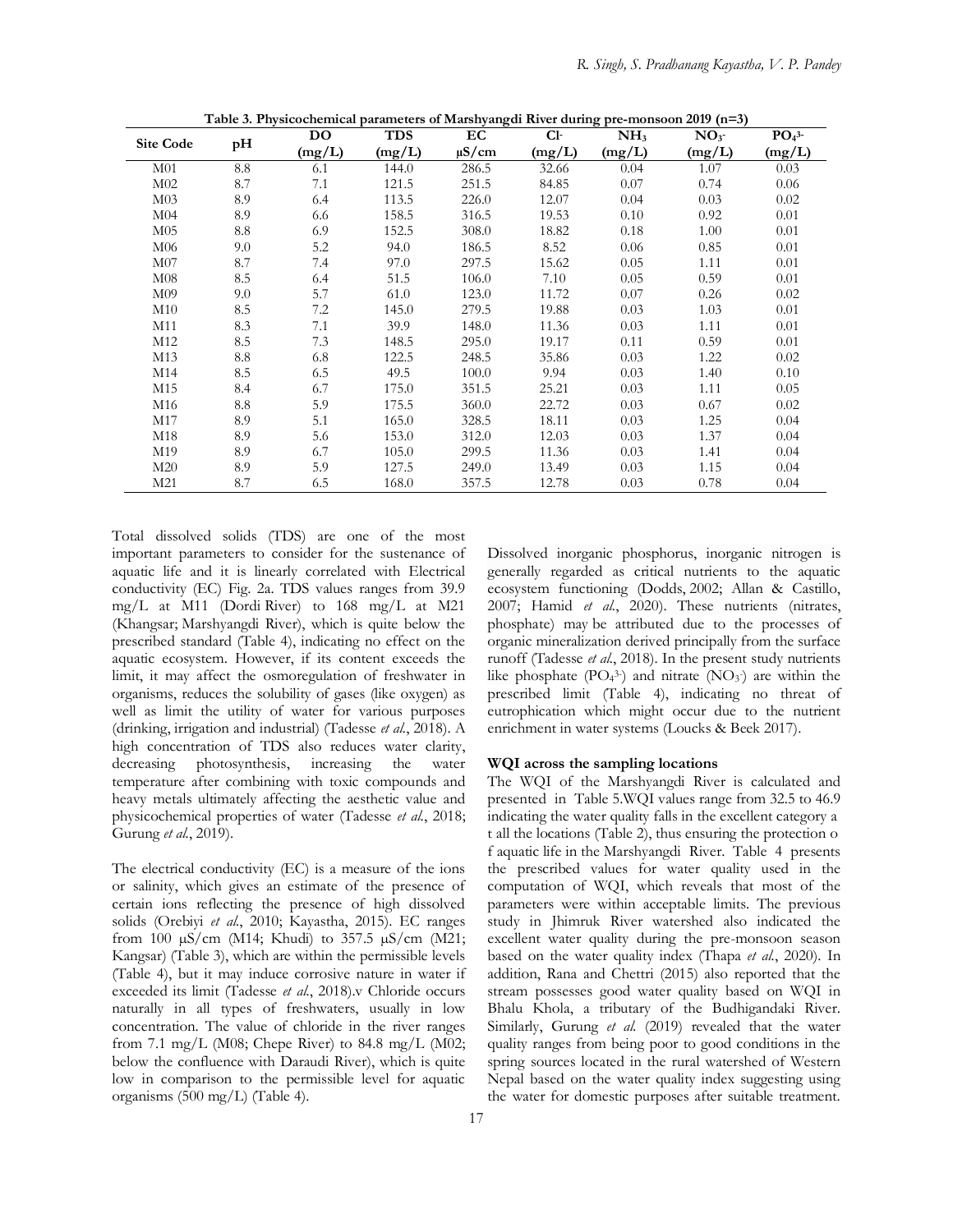





Fig. 2c

**Figure 2. Selected physico-chemical parameters of Marshyangdi River; a) TDS and EC; b) NH3, NO<sup>3</sup> -1 and PO<sup>4</sup> -3; and c) Cl- , DO and pH (**\*represent unit for pH, as pH units).

| Table 4. Water quality standards, weight (wi) and calculated relative weight (Wi) for each parameter. |  |  |
|-------------------------------------------------------------------------------------------------------|--|--|
|                                                                                                       |  |  |

| Category | Parameters      | Prescribed<br>values | Percent<br>compliance | Weight<br>(wi)     | Relative<br>weight (Wi) | References                                        |
|----------|-----------------|----------------------|-----------------------|--------------------|-------------------------|---------------------------------------------------|
| Physical | EC              | 1000                 | 100                   | 1                  | 0.13                    | BBWMSIP (1994) in Regmi et al. (2017); BIS (2012) |
|          | <b>TDS</b>      | 1000                 | 100                   | 1                  | 0.13                    | BBWMSIP (1994) in Regmi et al. (2017)             |
|          | pН              | $6.5 - 9$            | 100                   | 1                  | 0.13                    | CBS (2019); CCME (2001)                           |
| Chemical | NH <sub>3</sub> | 1.2                  | 100                   | 1                  | 0.13                    | CPCB (979) in Singh and Kaushik (2018)            |
|          | $Cl-$           | 500                  | 100                   | $\mathbf{1}$       | 0.13                    | BBWMSIP (1994) in Regmi et al. (2017)             |
|          | NO <sub>3</sub> | 45                   | 100                   | 1                  | 0.13                    | <b>CCME</b> (2001)                                |
|          | $PO43-$         | 0.1                  | 100                   | 1                  | 0.13                    | BBWMSIP (1994) in Regmi et al. (2017)             |
|          | DO.             | 5                    | 100                   | 1                  | 0.13                    | CBS (2019); CCME (2001)                           |
|          |                 |                      |                       | $\sum$ wi<br>$= 8$ |                         |                                                   |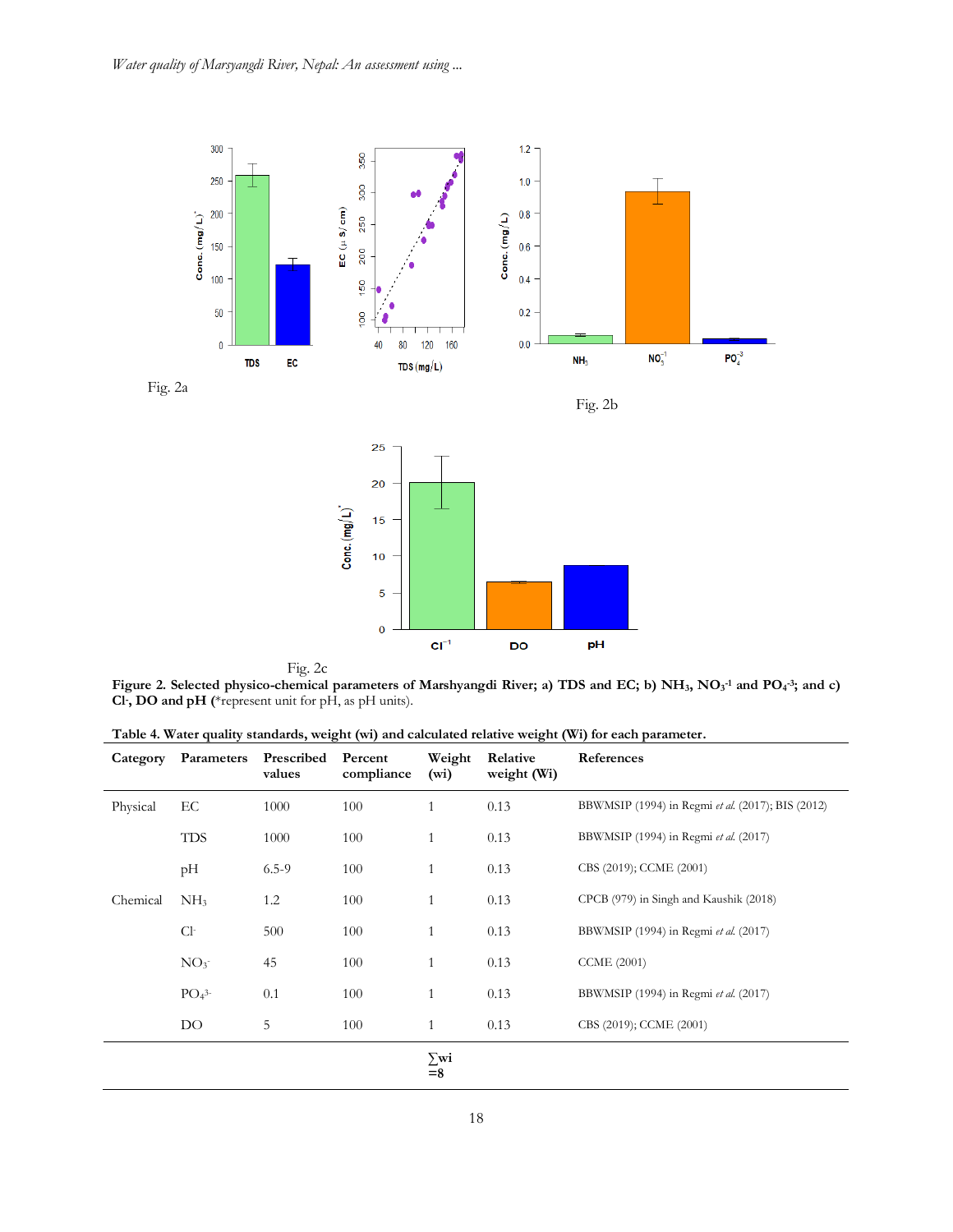|              |            |       |       | Sl <sub>i</sub> |                 |                 |                              |       | Total<br>$SI_i = WQI$ | Water<br>classification |
|--------------|------------|-------|-------|-----------------|-----------------|-----------------|------------------------------|-------|-----------------------|-------------------------|
| <b>Sites</b> | <b>TDS</b> | pН    | DO    | EC              | NH <sub>3</sub> | NO <sub>3</sub> | PO <sub>4</sub> <sup>2</sup> | $Cl-$ |                       |                         |
| MA01         | 1.87       | 12.71 | 15.86 | 3.72            | 0.41            | 0.31            | 3.85                         | 0.85  | 39.58                 | Excellent               |
| MA02         | 1.58       | 12.57 | 18.36 | 3.27            | 0.73            | 0.21            | 8.05                         | 2.21  | 46.97                 | Excellent               |
| MA03         | 1.48       | 12.86 | 16.58 | 2.94            | 0.46            | 0.01            | 2.45                         | 0.31  | 37.08                 | Excellent               |
| MA04         | 2.06       | 12.92 | 17.23 | 4.11            | 1.11            | 0.27            | 0.70                         | 0.51  | 38.90                 | Excellent               |
| MA05         | 1.98       | 12.73 | 17.97 | 4.00            | 1.95            | 0.29            | 1.05                         | 0.49  | 40.46                 | Excellent               |
| MA06         | 1.22       | 12.95 | 13.47 | 2.42            | 0.65            | 0.25            | 1.40                         | 0.22  | 32.58                 | Excellent               |
| MA07         | 1.26       | 12.51 | 19.21 | 3.87            | 0.51            | 0.32            | 0.70                         | 0.41  | 38.79                 | Excellent               |
| MA08         | 0.67       | 12.22 | 16.65 | 1.38            | 0.51            | 0.17            | 1.40                         | 0.18  | 33.19                 | Excellent               |
| MA09         | 0.79       | 13.00 | 14.69 | 1.60            | 0.76            | 0.08            | 2.10                         | 0.30  | 33.32                 | Excellent               |
| MA10         | 1.89       | 12.32 | 18.73 | 3.63            | 0.27            | 0.30            | 0.70                         | 0.52  | 38.36                 | Excellent               |
| <b>MA11</b>  | 0.52       | 12.05 | 18.33 | 1.92            | 0.27            | 0.32            | 0.70                         | 0.30  | 34.40                 | Excellent               |
| MA12         | 1.93       | 12.29 | 18.85 | 3.84            | 1.22            | 0.17            | 1.05                         | 0.50  | 39.84                 | Excellent               |
| MA13         | 1.59       | 12.72 | 17.73 | 3.23            | 0.27            | 0.35            | 2.80                         | 0.93  | 39.63                 | Excellent               |
| MA14         | 0.64       | 12.32 | 17.00 | 1.30            | 0.27            | 0.40            | 14.00                        | 0.26  | 46.20                 | Excellent               |
| MA15         | 2.28       | 12.09 | 17.29 | 4.57            | 0.27            | 0.32            | 7.00                         | 0.66  | 44.47                 | Excellent               |
| MA16         | 2.28       | 12.74 | 15.34 | 4.68            | 0.27            | 0.19            | 3.15                         | 0.59  | 39.25                 | Excellent               |
| MA17         | 2.15       | 12.81 | 13.22 | 4.27            | 0.27            | 0.36            | 5.60                         | 0.47  | 39.15                 | Excellent               |
| MA18         | 1.99       | 12.91 | 11.91 | 4.06            | 0.27            | 0.39            | 5.60                         | 0.31  | 37.44                 | Excellent               |
| MA19         | 1.37       | 12.88 | 17.42 | 3.89            | 0.27            | 0.41            | 5.60                         | 0.30  | 42.13                 | Excellent               |
| MA20         | 1.66       | 12.91 | 15.34 | 3.24            | 0.27            | 0.33            | 5.60                         | 0.35  | 39.69                 | Excellent               |
| <b>MA21</b>  | 2.18       | 12.60 | 16.77 | 4.65            | 0.27            | 0.22            | 5.60                         | 0.33  | 42.62                 | Excellent               |

**Table 5. Subindex of each chemical parameter (Sli), WQI and water classification of each water sample of Marshyangdi watershed for pre-monsoon.**

The water flow is one of the important variables which significantly impact water quality due to its natural capacity of diluting the pollutants (Darapu *et al.*, 2011; Iticescu *et al.*,2019). Thus, the excellent water quality in the Marshyangdi River may be due to the high flow, which helps in diluting the pollutants. During field visits, while observing the site conditions at each of the locations we don't observe dumping of waste except at the site (Turture; M07) which falls outside the Annapurna conservation area. Further due to the absence of any industrial activities, intensive agriculture runoff in and around the river may help to possess the present water quality status of the Marshyangdi River.

#### **CONCLUSIONS**

This study presents an assessment of water quality based on the water quality index (WQI) in one of the least studied rivers, Marshyangdi, where many hydropower projects are planned, and three of them are already in operation. The concentrations of all the studied physicochemical parameters such as pH, EC, TDS, DO, NO<sub>3</sub>, PO<sub>4</sub><sup>3</sup>, NH<sub>3</sub>, and Cl were within the prescribed limit and in compliance with national and international standards. Based on WQI, we can conclude that river water is favorable for aquatic biota, with respect to parameters chosen, thus indicating the healthy state of river at all the studied locations during pre-monsoon season of 2019. The excellent water quality in the Marshyangdi River is likely due to the high flow that helps in diluting the water. Further spatial and altitudinal variation has not been

observed in the present study, justified by the same water quality class across all the stations.

# **ACKNOWLEDGEMENTS**

We would like to thank Nepal Academy of Sciences (NAST) for providing research grant to conduct this PhD research work. Authors would also like to thank students, staffs of Central department of Environmental Science and Patan Multiple Campus for their help at the lab as well as in the field.

## **AUTHOR CONTRIBUTIONS**

RS conceptualized, performed fieldwork, analyzed the data and wrote the first draft of the manuscript. SPK contributed to research conceptualization, data curation, review and editing. VP contributed to conceptualization, review and editing the manuscript.

#### **CONFLICT OF INTEREST**

The authors declare no competing interests.

# **DATA AVAILABILITY STATEMENT**

The data that support the findings of this study are available from the corresponding author, upon reasonable request.

#### **REFERENCES**

Abbasi, T., & Abbasi, S. (2012). *Water quality indices.* Elsevier: Amsterdam, The Netherlands.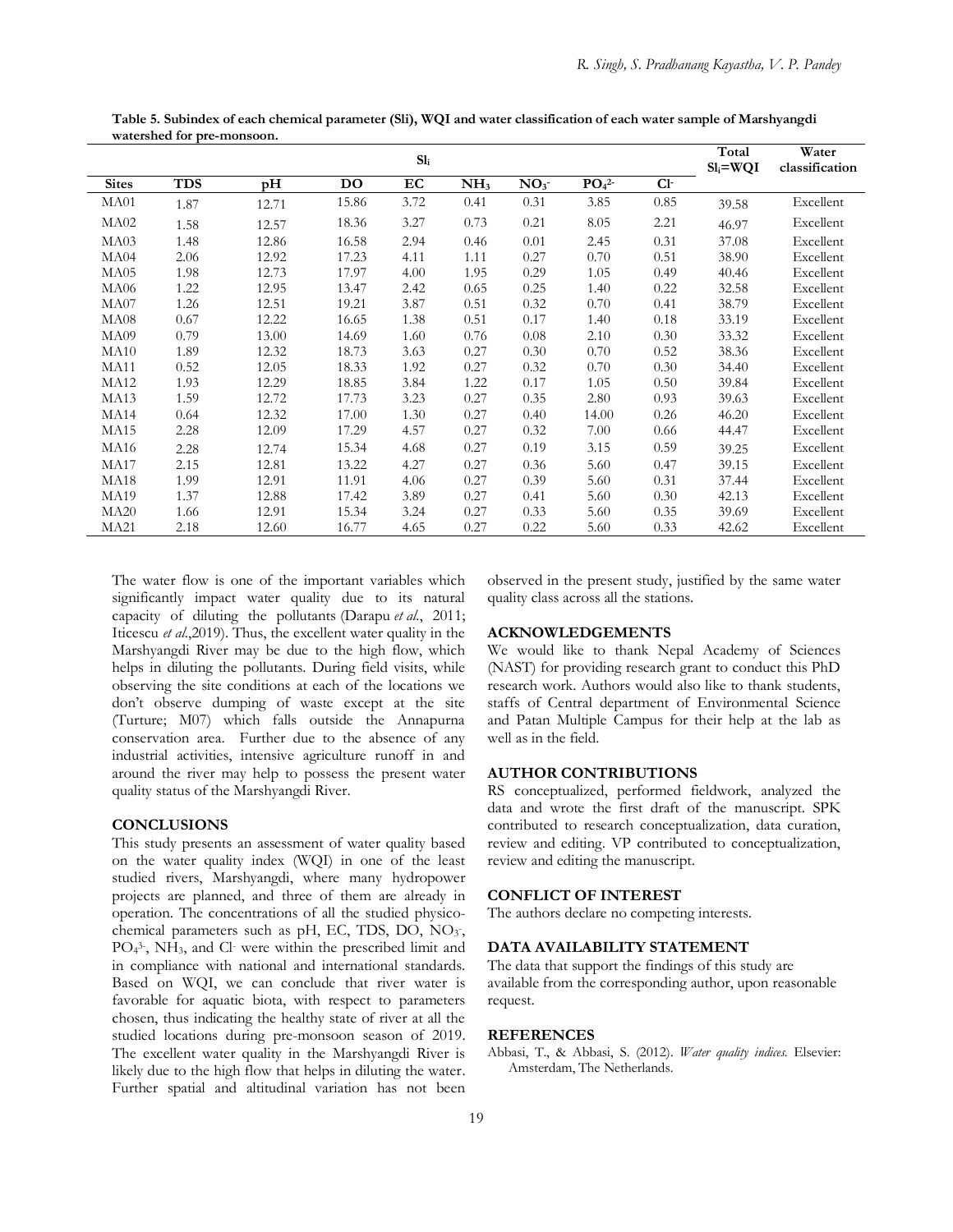- Allan, J.D., & Castillo, M.M. (2007). *Stream ecology: Structure and function of running waters* (2nd ed.). Chapman and Hall, New York.
- BBWMSIP. (1994). *The Bagmati basin water management strategy and investment programme: Final report*. JICA/ The World Bank.
- Bordalo, A.A., Nilsumranchit, W., & Chalermwat, K. (2001). Water quality and uses of the Bangpakong River (Eastern Thailand). *Water Research*, *35*(15), 3635-3642.
- Brown, R.M., McClelland, N.I., Deininger, R.A., & Tozer, R.G. (1970). A water quality index: Do we dare? *Water and Sewage Works, 117*, 339–343.
- CCME. (2001). *Canadian water quality guidelines for the protection of aquatic life Canadian water quality index 1.0 technical report*. Canadian Council of Ministers of the Environment, Winnipeg, Manitoba.
- CCME. (2006). *A sensitivity analysis of the Canadian water quality index.* Canadian Council of Ministers of the Environment, Winnipeg Manitoba.
- Chapman, D. (1992). *Water quality assessment*. Chapman & Hall, London.
- Cude, C.G. (2001). Oregon water quality index: A tool for evaluating water quality management effectiveness. *Journal of American Water Resources Association, 37*(1), 125–137.
- CBS. (2019). *Environmental Statistics of Nepal*. National Planning Commission Secretariat, Central Bureau of Statistics, Government of Nepal, Thapathali, Kathmandu Nepal.
- Darapu, S.S.K., Sudhakar, B., Krishna, S.R., Raol, V., & Sekhar, M.C. (2011). Determining water quality index for the evaluation of water quality of river. *International Journal of Engineering Research and Application*, *1*(2), 174-182.
- Dodds, W.K. (2002). *Freshwater ecology: Concepts and environmental applications*. Academic Press, San Diego.
- DOED. (2020). Department of electricity development. Ministry of Energy, Government of Nepal (DOED). Retrieved January 23, 2021 from http://www.doed.gov.np/ operating\_projects\_hydro.php.
- Espejo, l., Krestschner, N., Oyarzun, J., Meza, F., Núnez, J., Maturana, H., Soto, G., Oyarzo, P., Garrido, M., Suckel, F., Amegaza, J., & Oyarzún, R. (2012). Application of water quality indices and analysis of the surface water quality monitoring network in semiarid North-Central, Chile. *Environmental Monitoring and Assessment*, *184*(9), 5571- 5588.
- Gleeson, T., Wada, Y., Bierkens, M.F.P., & van Beek, L.P.H. (2012). Water balance of global aquifers revealed by groundwater footprint. *Nature, 488*, 197–200.
- Gurung, A., Adhikari, S., Chauhan, R., Thakuri, S., Nakarmi, S., Rijal, D., & Dongol, B.S. (2019). Assessment of spring water quality in the rural watersheds of Western Nepal. *Journal of Geoscience and Environment Protection*, *7,* 39-53.
- Gyawali, S., Techato, K., & Monprapusson, S. (2015). Assessing the impact of land use on water quality across multiple spatial scales in U-tapao River basin, Thailand. *Journal of Institute of Science and Technology*, *20*(2), 54-60.
- Hamid, A., Bhat, S.U., & Jehangir, A. (2020). Local determinants influencing stream water quality. *Applied Water Science, 10*(24). https://doi.org/10.1007/s13201-019-1043-4.
- Horton, R. (1965). An index number system for rating water quality. *Journal of Water Pollution*, *37*, 300–306.
- Hoang, T.H. (2009). *Monitoring and assessment of macroinvertebrate communities in support of river management in northern Vietnam*. (PhD thesis), Applied Biological Sciences, Ghent University, Gent, Belgium.
- IPCC. (2007). Climate Change (2007). *The physical science basis: Summary for policymakers.* Fourth assessment report of the Intergovernmental Panel on Climate Change (IPCC). Cambridge University Press, Cambridge, UK.
- ICIMOD. (2010). *Land cover of Nepal 2010 [Dataset]*. International Center for Integrated Mountain Development (ICIMOD): Kathmandu, Nepal. Retrieved January 12, 2017 from http:/ /rds.icimod.org/Home/DataDetail?
- ICIMOD. (2015). *Reviving the drying springs: Reinforcing social development and economic growth in the Midhills of Nepal.*  International Center for Integrated Mountain Development (ICIMOD), Kathmandu, Nepal.
- Iticescu, C., Georgescu, L.P., Murariu, G., Topa, C., Timofti, M., Pintilie, V., & Arseni, M. (2019). Lower Danube water quality quantified through WQI and multivariate analysis. *Water, 11*(6), 1305.
- Kannel, P.R., Lee, S., Kanel, S.R., Khan, S.P., & Lee, Y.S. (2007a). Spatial-temporal variation and comparative assessment of water qualities of urban river system: A case study of the river Bagmati (Nepal). *Environmental Monitoring and Assessment, 129*(1-3), 433–459.
- Kannel, P.R., Lee, S., Lee, Y.S., Kanel, S.R., & Khan, S.P. (2007b). Application of water quality indices and dissolved oxygen as indicators of river water classification and urban impact assessment. *Environmental Monitoring and Assessment*, *132*(1), 93–110.
- Karki, R., Talchabhadel, R., Alto, J., & Baidya, S.K. (2016). New climatic classification of Nepal. *Theory of Applied Climatology*, *125*, 799–808.
- Kayastha, S.P. (2015). Geochemical parameters of water quality of Karra River, Hetauda Industrial Area, Central Nepal. *Journal of Institute of Science and Technology*, *20*(2), 31-36.
- Klontz, G.W. (1993). Environmental requirements and environmental diseases of salmonids. In M.K. Stoskopf (Ed.), *Fish medicine* (pp. 333-342), W. B. Saunders Company, Philadelphia.
- Loucks D.P., & van Beek, E. (2017). *Water resource systems planning and management*. Springer Cham, doi: 10.1007/978-3-319- 44234-1.
- Lumb, A. Sharma., T. Bibeault., J.F., & Klawunn, P. (2011). A comparative study of USA and Canadian water quality index models*. Water Quality, Exposure and Health*, *3*(4), 203–216.
- Orebiyi, E.O., Awomeso, J.A., Idowu, O.A., Oguntoke, M.O., & Taiwo, A.M. (2010). Martins' assessment of pollution hazards of shallow well water in Abeokuta and Environs, Southwest, Nigeria. *American Journal of Environmental Sciences*, *6*(1), 50-56.
- Pesce, S.F., & Wunderlin, D.A. (2000). Use of water quality indices to verify the impact of Córdoba City (Argentina) on Suquı́a River. *Water Research*, *34*(11), 2915-2926.
- Rana, A., & Chhetri, J. (2015). Assessment of river water quality using macro-invertebrates as indicators: A case study of Bhalu Khola tributary, Budhigandaki River, Gorkha, Nepal. *International Journal of Environment*, *4*(3), 55-68.
- Raychaudhuri, M., Raychaudhuri, S., Jena, S.K., Kumar, A., & Srivastava, R.C. (2014). *WQI to monitor water quality for irrigation and potable use*. Directorate of Water Management, Bulletin # 71, 260.
- Regmi, R.K., Mishra, B.K., Masago, Y., Luo, P., Toyozumi-Kojima, A., & Jalilov, S.M. (2017). Applying a water quality index model to assess the water quality of the major rivers in the Kathmandu Valley, Nepal. *Environment Monitoring and*